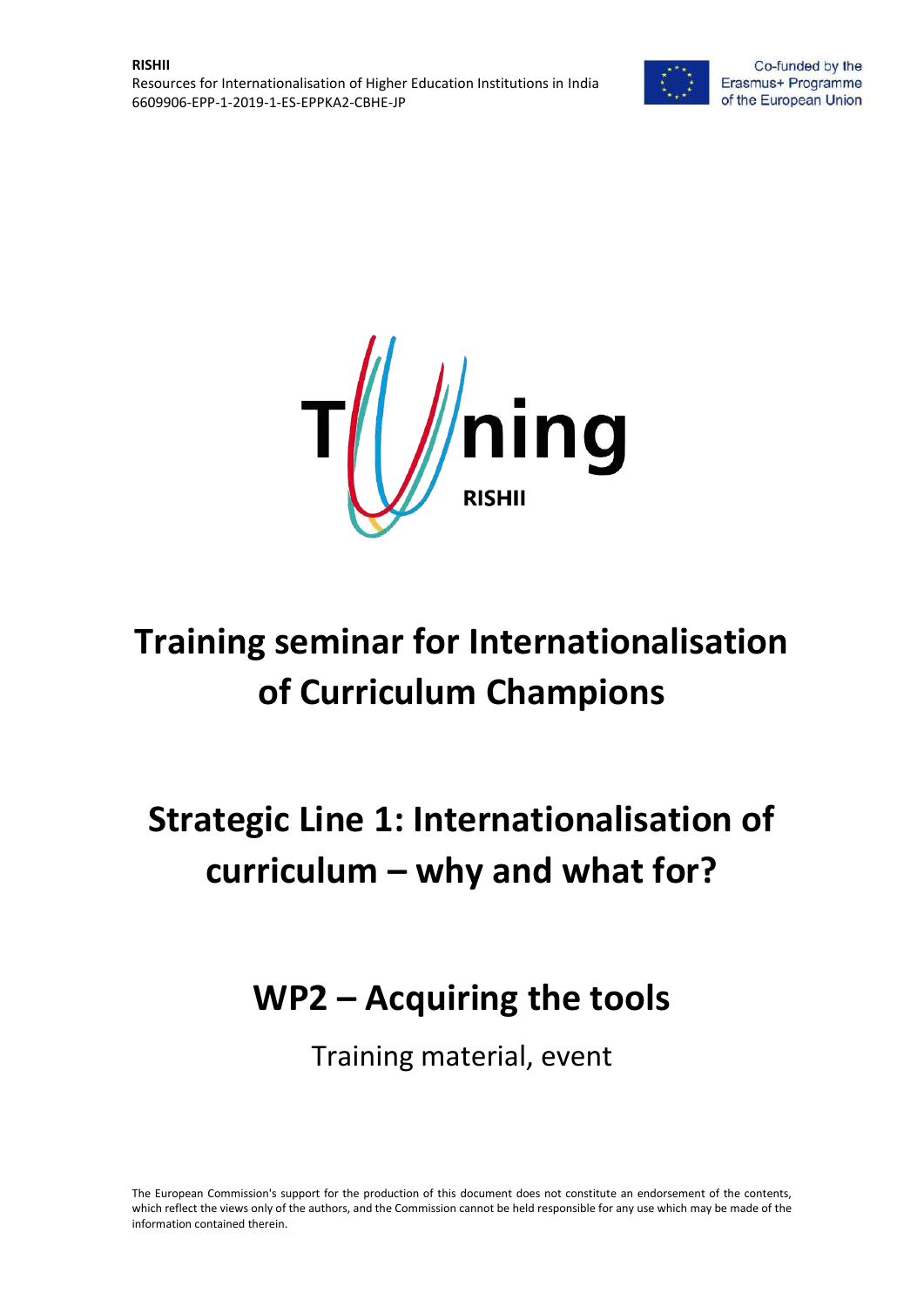

### **Contents**

|  | 4. Training seminar on Strategic Line 1: Internationalisation of Curriculum: why and what<br>for? $5$ |  |  |  |  |
|--|-------------------------------------------------------------------------------------------------------|--|--|--|--|
|  |                                                                                                       |  |  |  |  |
|  |                                                                                                       |  |  |  |  |
|  |                                                                                                       |  |  |  |  |
|  |                                                                                                       |  |  |  |  |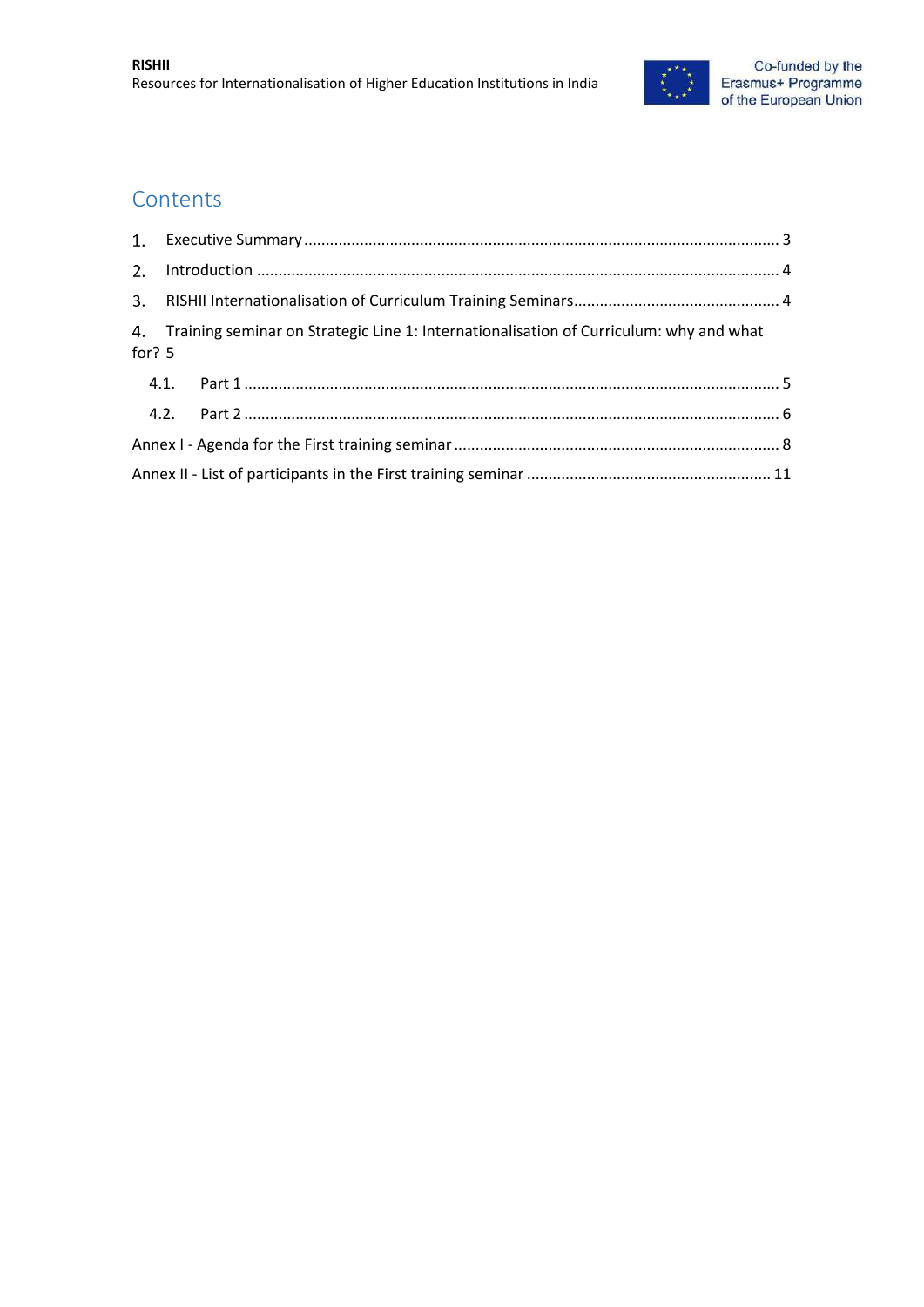

### 1. Executive Summary

<span id="page-2-0"></span>One of the main results of the RISHII project are the Internationalisation of Curriculum training seminars on the 4 RISHII Strategic Lines, in which academic and non-academic staff from Indian institutions participate and benefit from internationalisation of curriculum implementation actions undertaken after the seminars and become Internationalisation of Curriculum Champions level 1.

The four training seminars are<sup>1</sup>:

**.** 

- 1. **Internationalisation of curriculum and student-centred approach: why and what for?**, related to Internationalisation Strategic Line 1: Internationalisation of curriculum – why and what for?
- 2. **Internationalised degree profiles: Global Competences and Learning Outcomes**, related to Internationalisation Strategic Line 2: Profiles of Global Professionals and Citizens
- 3. **Engaging students in globally relevant active learning,** related to Internationalisation Strategic Line 3: Internationally Open Teaching and Learning
- 4. **Innovative Assessment – Assessment that promotes Global Learning**, related to Internationalisation Strategic Line 4: Globally-recognised innovation in assessment practices

 $1$  This document will be updated after each training seminar to include the information of Strategic Line 1, Strategic Line 2 and Strategic Line 3.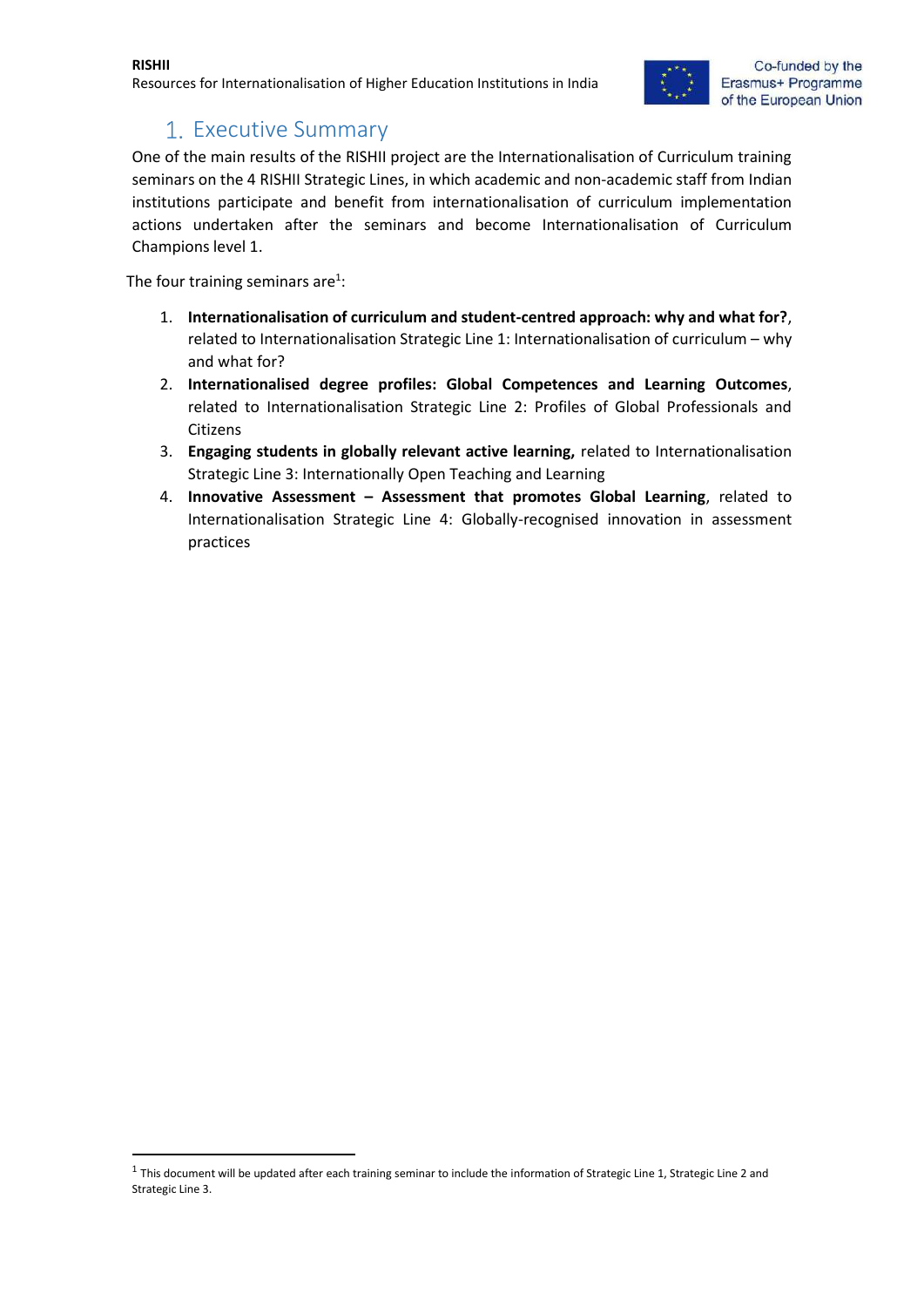#### **RISHII** Resources for Internationalisation of Higher Education Institutions in India



### 2. Introduction

<span id="page-3-0"></span>RISHII aims to contribute to the modernization of Indian Higher Education System through equipping Indian Higher Education Institutions with procedures, tools, human resources and continuous professional development mechanisms necessary for Curriculum Internationalisation and creating institution-wide thriving cultures of Internationalisation-FOR-ALL. These training seminars on the four Strategic Lines for Internationalisation of Curriculum are part of RISHII capacity building plan.

### <span id="page-3-1"></span>RISHII Internationalisation of Curriculum Training Seminars

Based on the needs analysis of Deliverable 1.3 a set of training seminars are being designed and implemented to contribute to build the capacity of Indian Institutional Internationalisation Teams.

Following the project proposal, the methodology to be used in the implementation of the training seminars would be:

- Face-to-face work during training seminars.
- "At home" work in groups (Institutional Internationalisation Teams) by collaboration among teams and individual project participants via the Online Training platform.

The face to face activities have been substituted by online trainings (synchronous) and meetings due to the mobility restrictions. These online (live) sessions have been prepared to avoid missing any of the aspects that a face to face training have, by including ad hoc designed activities such as preparatory work and readings, live discussions and debates, questions and answers sessions, etc.

The training seminars are divided in two different parts following this structure:

- Part 1: focused on exploring the topic with the seminar participants and training them in specific aspects of the Strategic Line. These trainings are organized and facilitated by the EU experts participating in the project.
- Pat 2: focused on accompanying the participants in the first steps of designing their own professional development workshops on internationalisation aspects of the corresponding Strategic Line.

The training methodology is based on the principles of active and peer-learning and the activities that the Indian Institutional Internationalisation Teams (made of academic and non-academic staff) have to develop after each training seminar permit to consolidate, deepen and broaden the learning achieved during each seminar.

By completing these training seminars, the members of the Indian Institutional Internationalisation Teams become Internationalisation of Curriculum Champions level 1 (able to implement Internationalisation of Curriculum actions), the first step of their internationalisation capacity building.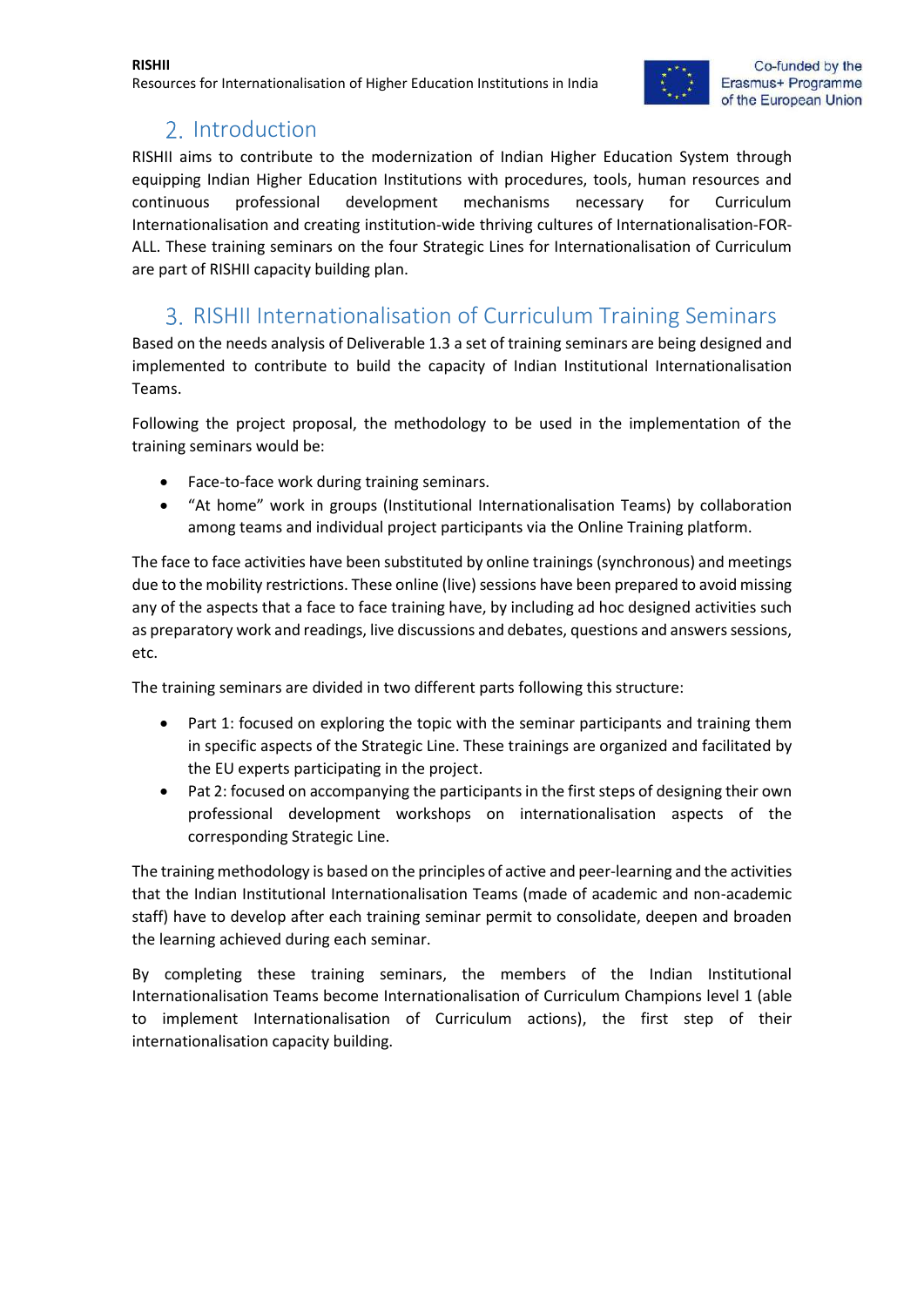## <span id="page-4-0"></span>4. Training seminar on Strategic Line 1: Internationalisation of Curriculum: why and what for?

This training seminar focuses on the philosophy behind the internationalisation and the benefits it can bring to students, regardless of their financial means and social capital. It makes the participants aware of the multiple advantages internationalised higher education programmes and internationally open teaching can bring to each Indian student and to the Indian society and economy in general. It also addresses the question of how International Relations Offices and Faculty members can join their efforts in order to make all the members of their institutions (academic and non-academic staff, as well as students) aware of the need for and the benefits of such internationalisation efforts.

It is divided in two separate parts:

- Part 1: prework in the Online Training platform and live training sessions.
- Part 2: collaborative work in the Online Training platform.

A specific course based on SL1 training seminar has been designed and implemented in the Online Training platform, with the corresponding user manual (included in Deliverable 1.2). A specific session on how to use the platform and complete the assignments is included in the first part of the training seminar.

#### <span id="page-4-1"></span>4.1. Part 1

Prior to the celebration of the live training sessions, the partners had to performed some assignments as prework or preparatory activities for the training. Specifically, they have to work on the definition of Strategic Line 1 indicators to be included in the Internationalisation of Curriculum rubric (Deliverable 2.1), providing an Indian perspective to this document and preparing participants for the open discussion and the co-working session. Finally, some readings have been selected to help the partners in this activity and an open forum created. All these activities are available in the corresponding course in the Online Training platform: <http://open.rishii-project.com/course/view.php?id=42>

The core part of the Strategic Line 1 training seminar has been delivered by online means, in live sessions using Google Meet platform. It has been celebrated on 11 May 2021 [\(https://meet.google.com/oyg-sdpq-vpt\)](https://meet.google.com/oyg-sdpq-vpt) with the participation of 79 attendees (see [Annex I -](#page-7-0) [Agenda for the First training seminar](#page-7-0) and Annex II - [List of participants in the First training](#page-10-0)  [seminar\)](#page-10-0)

During this training seminar, specific sessions have been designed and delivered by EU RISHII experts based on Indian needs (Deliverable 1.3) and in the indicators proposed for the Strategic Line 1 Internationalisation of Curriculum rubric (Deliverable 2.1). The sessions were as follows:

1. Internationalisation of Curriculum

- Understanding the difference between internationalisation of the curriculum and internationalisation of higher education institution.
- Reflecting on internationalisation and globalisation. How do higher education institutions respond to these? Integrating the local, regional and national.
- Internationalising within different cultures and practices of knowing, doing and being in the disciplines.

2. Formulating international, intercultural and global elements for the Curriculum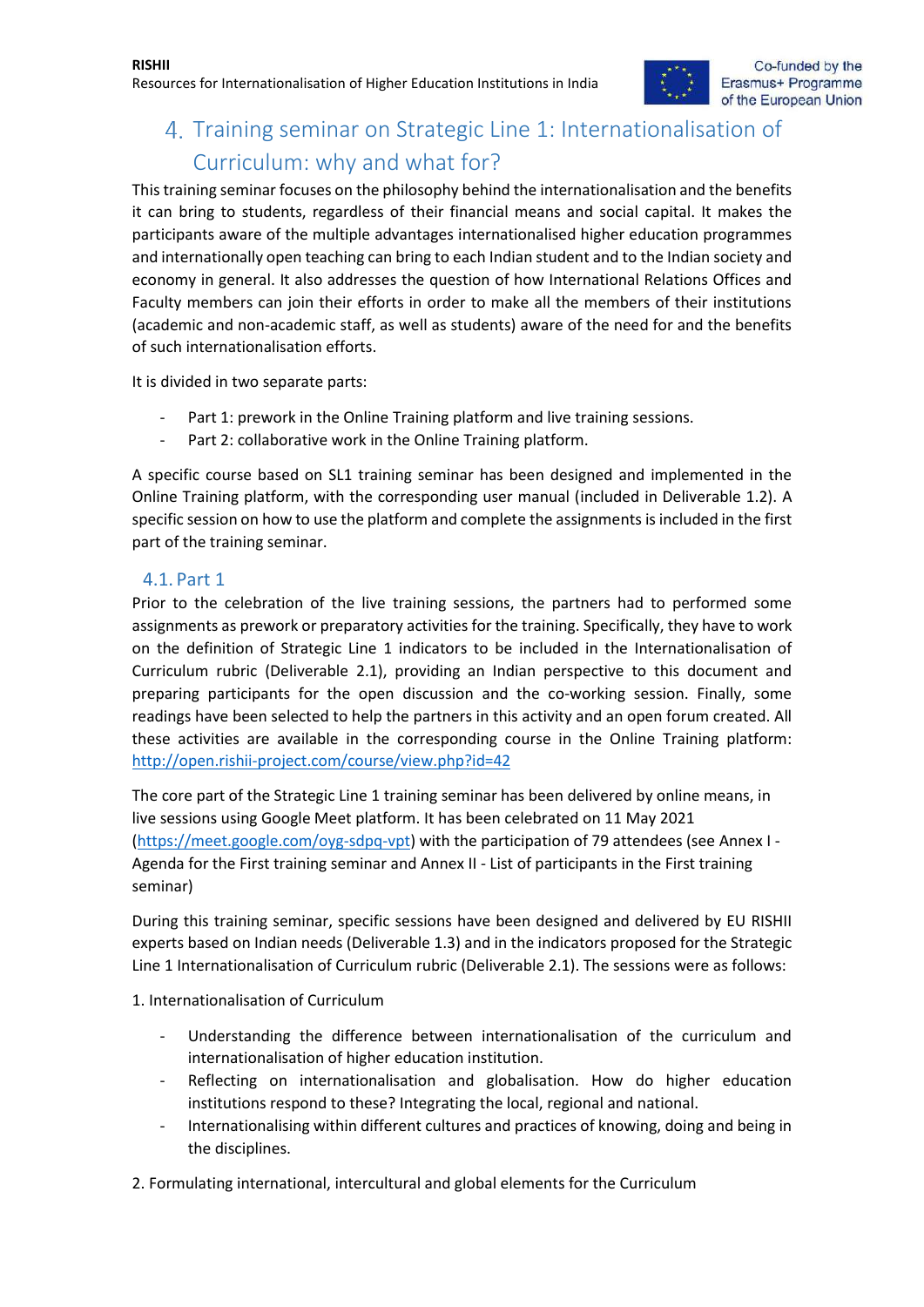#### **RISHII**

Resources for Internationalisation of Higher Education Institutions in India



- Understanding the internationalisation of the formal, the informal and the hidden curriculum.
- Formulating international, intercultural and global elements for the curriculum (competences, intended learning outcomes, teaching/learning strategies, assessment).

3. Connecting internationalisation of curriculum, global citizenship and employability of graduates

- Facilitating the development of skills, knowledge and attitudes to equip students as international graduates, professionals and citizens.
- Implementing wider focus than outbound mobility, internationalisation at home (IaH) and recruiting international students.
- Virtual mobility.

In addition, a session was scheduled to present the results from the gap analysis (comparing the current level of internationalisation of Indian partners to their objectives performed in the Comprehensive Internationalisation course [\(http://open.rishii-project.com/course/index.php\)](http://open.rishii-project.com/course/index.php). During this session the template to prepare the first draft of the Institutional Internationalisation Plans (Deliverable 4.3) and the working methodology to start drafting it.

Finally, a coworking session in which all the RISHII members explained their point of view on the indicators of Strategic Line 1 Internationalisation of Curriculum rubric (Deliverable 2.1) followed by an open discussion and the validation of this part of the rubric.

Before closing the session, a step by step demonstration on how to complete part 2 of this training seminar in the online platform was performed.

#### <span id="page-5-0"></span>4.2. Part 2

Part 2 of the training seminar addresses the question of how International Relations Offices and Faculty members can join their efforts in order to make all the members of their institutions (academic and non-academic staff, as well as students) aware of the need for and the benefits of curriculum internationalisation efforts.

The activities are focused on working with all the Indian Institutional Internationalisation Teams on first generic drafts of Internationalisation Workshops they have run at their own institutions and region to introduce other faculty and non-faculty staff to this topic (WP3).

The objective is that participants start preparing their own professional development activity on the topic with the support of EU experts. The target audience of these internationalisation workshops (to be implemented in the framework of WP3) are:

- Academic and non-academic staff of own departments (for Pilot Programme-Level Internationalisation Workshops)
- Academic and non-academic staff of other departments of own institutions (for Institutional Level Internationalisation Workshops)
- Academic and non-academic staff of other Indian institutions (for Regional Level Internationalisation Workshops)

Those RISHII members that are part of the Institutional Internationalisation Teams and participate in the design and implementation of these workshops will achieve Curriculum Internationalisation Champion Level 2.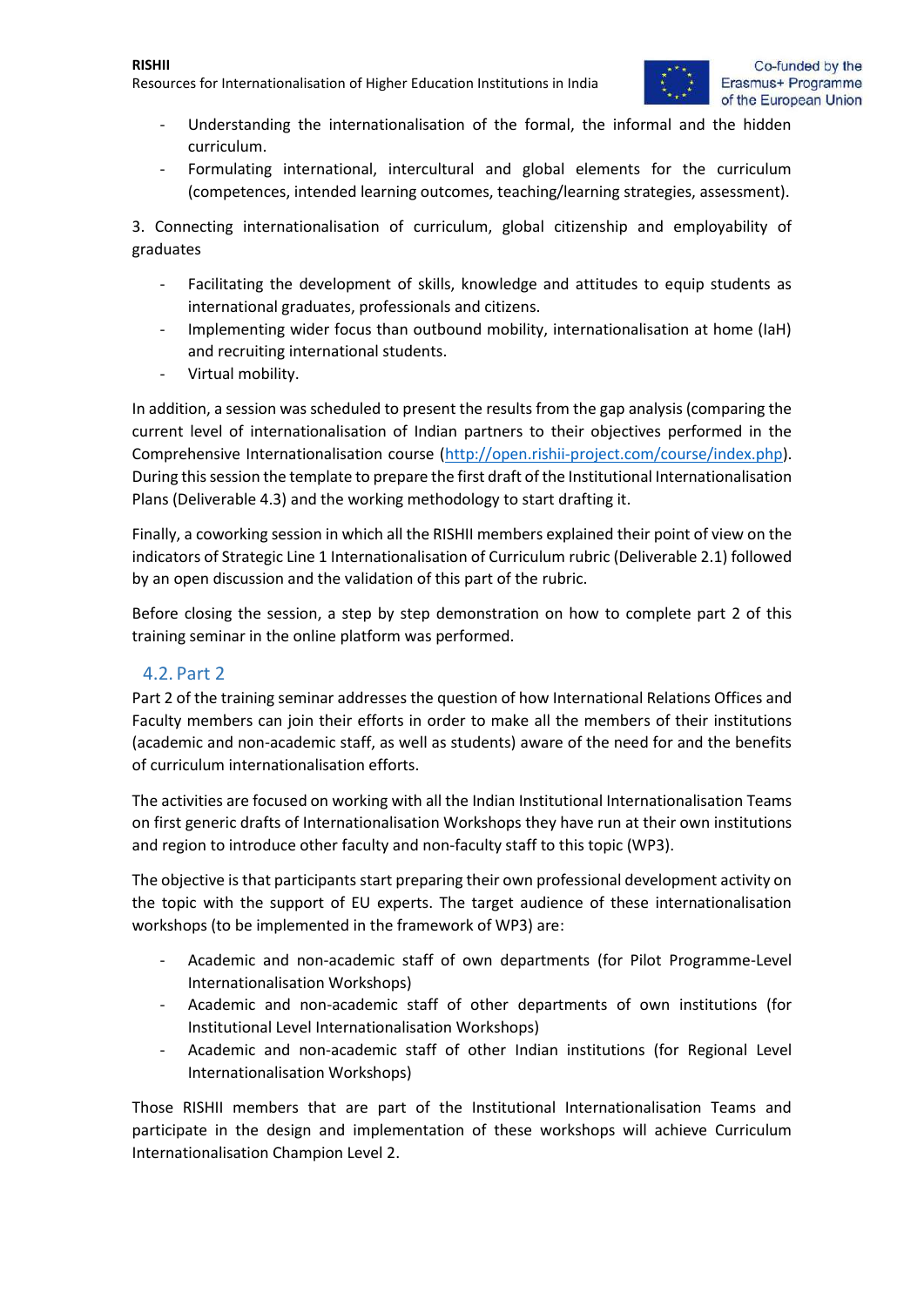#### **RISHII** Resources for Internationalisation of Higher Education Institutions in India



A specific session has been enabled in the Online Training platform [\(http://open.rishii](http://open.rishii-project.com/course/index.php)[project.com/course/index.php\)](http://open.rishii-project.com/course/index.php), where the members of the Institutional Internationalisation Teams are registered and enrolled. Each team will have its own workspace, seeking for collaborative work and cooperation between academic and non-academic staff when preparing their own professional development activity on the topic *Strategic Line 1 Internationalisation of Curriculum: Why ant what for?*

Indian teams will count on the support of the EU partners as well as peer revision of the proposed workshops and a user guide containing detailed information information on how to complete the tasks of the Strategic Line 1 Training Seminar has been shared with the partnes and is available in the online training platform: [RISHII\\_IoC course\\_SL1 guidelines.](https://drive.google.com/file/d/1ggNYHvJLvd3gGQ9SOWGof-R637rNOGDv/view?usp=sharing)

This part of the training seminar contributes to Deliverable 2.3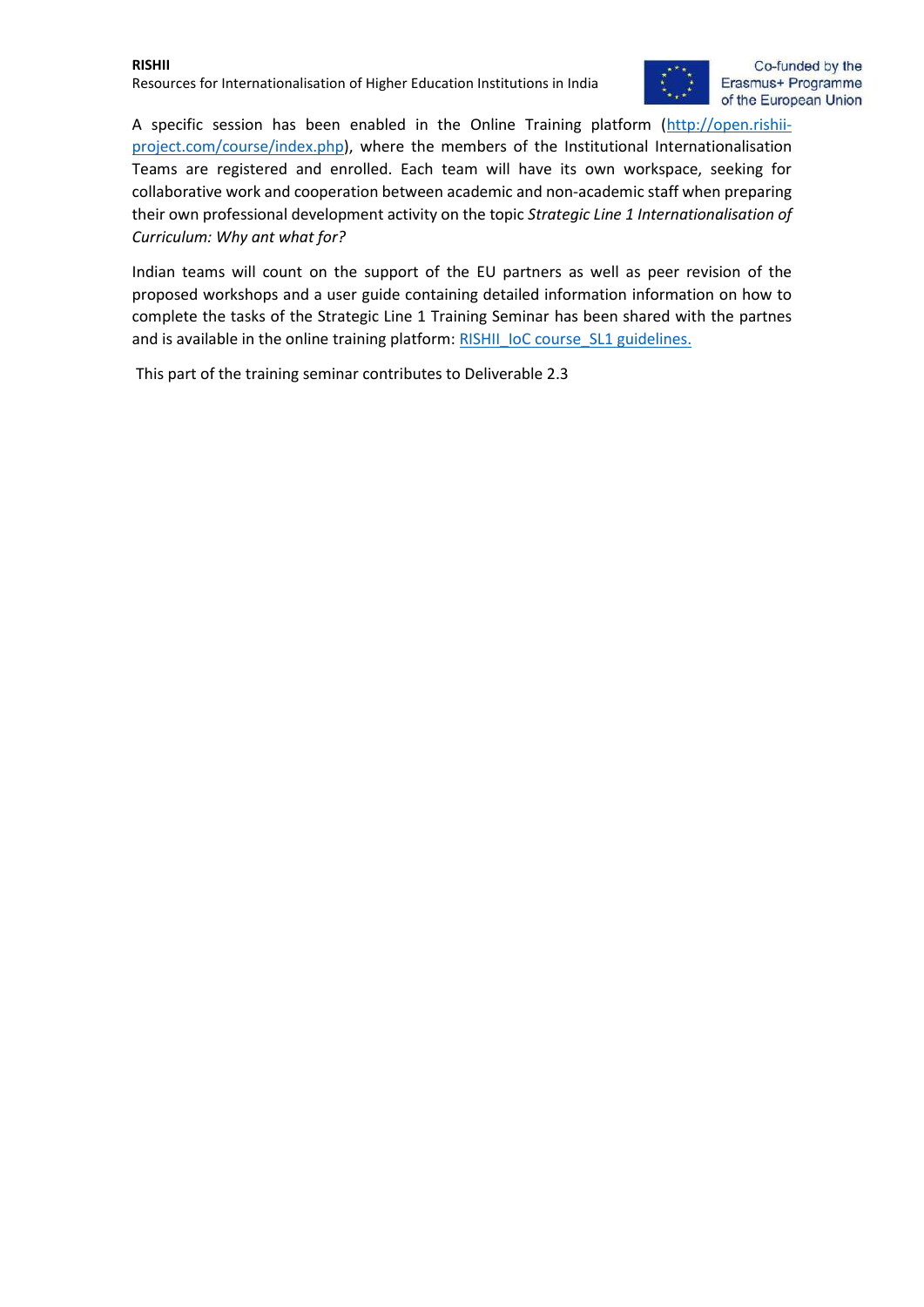

<span id="page-7-0"></span>Annex I - Agenda for the First training seminar





Co-funded by the Erasmus+ Programme of the European Union

# **Resources for Internationalisation of Higher Education Institutions in India RISHII**

# **First Training Seminar**

**for Curriculum Internationalisation Champions** 

# **Internationalisation of Curriculum: Why and what for?**

# **Part 1**

**Online, 11 May 2021**

11 am CEST (2:30 pm IST)

https://meet.google.com/oyg-sdpq-vpt

# **Part 2**

**Offline, RISHII Training Platform, 14 May – 14 June 2021**

http://open.rishii-project.com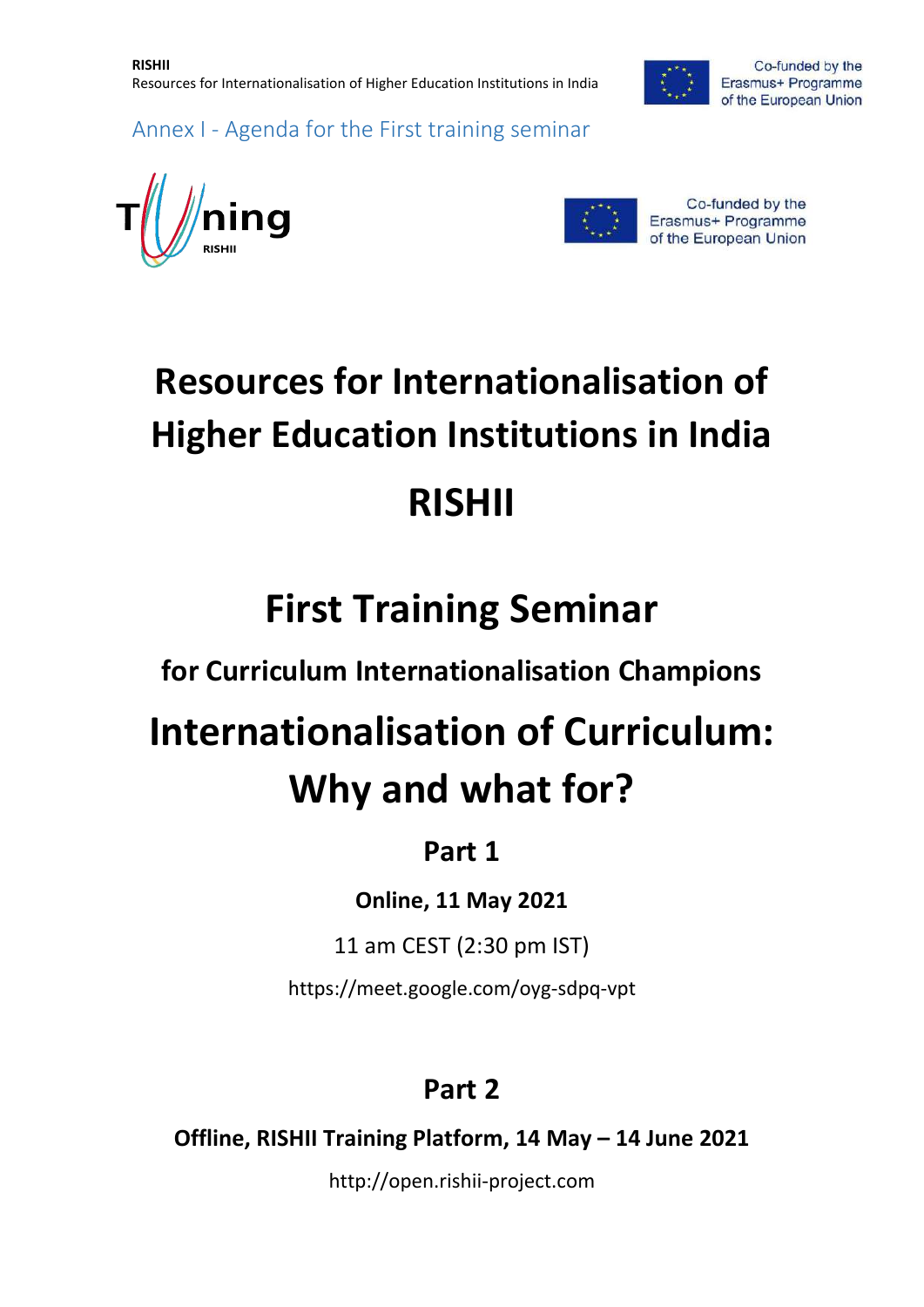

### *First Training Seminar (Part 1)*

Part 1 of the First Training Seminar for Curriculum Internationalisation Champions will make participants aware of the multiple advantages internationalised higher education programmes and internationally open teaching can bring to each Indian student and to the Indian society and economy in general. It will also address the question of how International Relations Offices, stakeholders, students and Faculty members can join their efforts in order to make all the members of their institutions (academic and non-academic staff, as well as students) aware of the need for and the benefits of such internationalisation efforts.

| <b>AGENDA</b>   |                                                                                                                                                                                                                                                   |  |  |  |  |
|-----------------|---------------------------------------------------------------------------------------------------------------------------------------------------------------------------------------------------------------------------------------------------|--|--|--|--|
| $11:00 - 11:10$ | Adoption of the Agenda and Structure of the First Training Seminar<br>Paula Sánchez, RISHII Project Manager, University of Deusto                                                                                                                 |  |  |  |  |
| $11:10 - 11:30$ | <b>Internationalisation of Curriculum</b><br>Asier Altuna, Vice-Dean for Internationalisation, University of Deusto<br>Ivan Dyukarev, Tuning India Project Manager, University of Deusto                                                          |  |  |  |  |
| $11:30 - 11:50$ | Formulating International, Intercultural and Global Elements for the<br><b>Curriculum</b><br>Asier Altuna, Vice-Dean for Internationalisation, University of Deusto                                                                               |  |  |  |  |
| $11:50 - 12:10$ | Connecting Curriculum Internationalisation, Global Citizenship and<br><b>Employability of Graduates</b><br>Samiha Chemli, Associate Professor, University of Deusto                                                                               |  |  |  |  |
| $12:10 - 12:30$ | <b>Coffee Break</b>                                                                                                                                                                                                                               |  |  |  |  |
| $12:30 - 13:00$ | Strategic Curriculum Internationalisation Plans: First Steps On the Road<br>Adriano Ribolini, Associate Professor, University of Pisa                                                                                                             |  |  |  |  |
| $13:00 - 13:50$ | Coworking session and open discussion: Internationally Open Teaching<br><b>Rubric</b><br><b>Moderators:</b><br>Asier Altuna, Vice-Dean for Internationalisation, University of Deusto<br>Samiha Chemli, Associate Professor, University of Deusto |  |  |  |  |
| 13:50-14:00     | Next steps and closure of the training seminar (part 1)<br>Paula Sánchez, RISHII Project Manager, University of Deusto                                                                                                                            |  |  |  |  |

**Useful information:** 

- **Your microphones** will be **muted** during the session in order to avoid interferences.
- Should you wish to make a question, please either **write your doubt in the chat** or **write your name in the chat** and the moderator will invite you to intervene.
- All the presentations will be available in th[e Online Training Platform.](http://open.rishii-project.com/)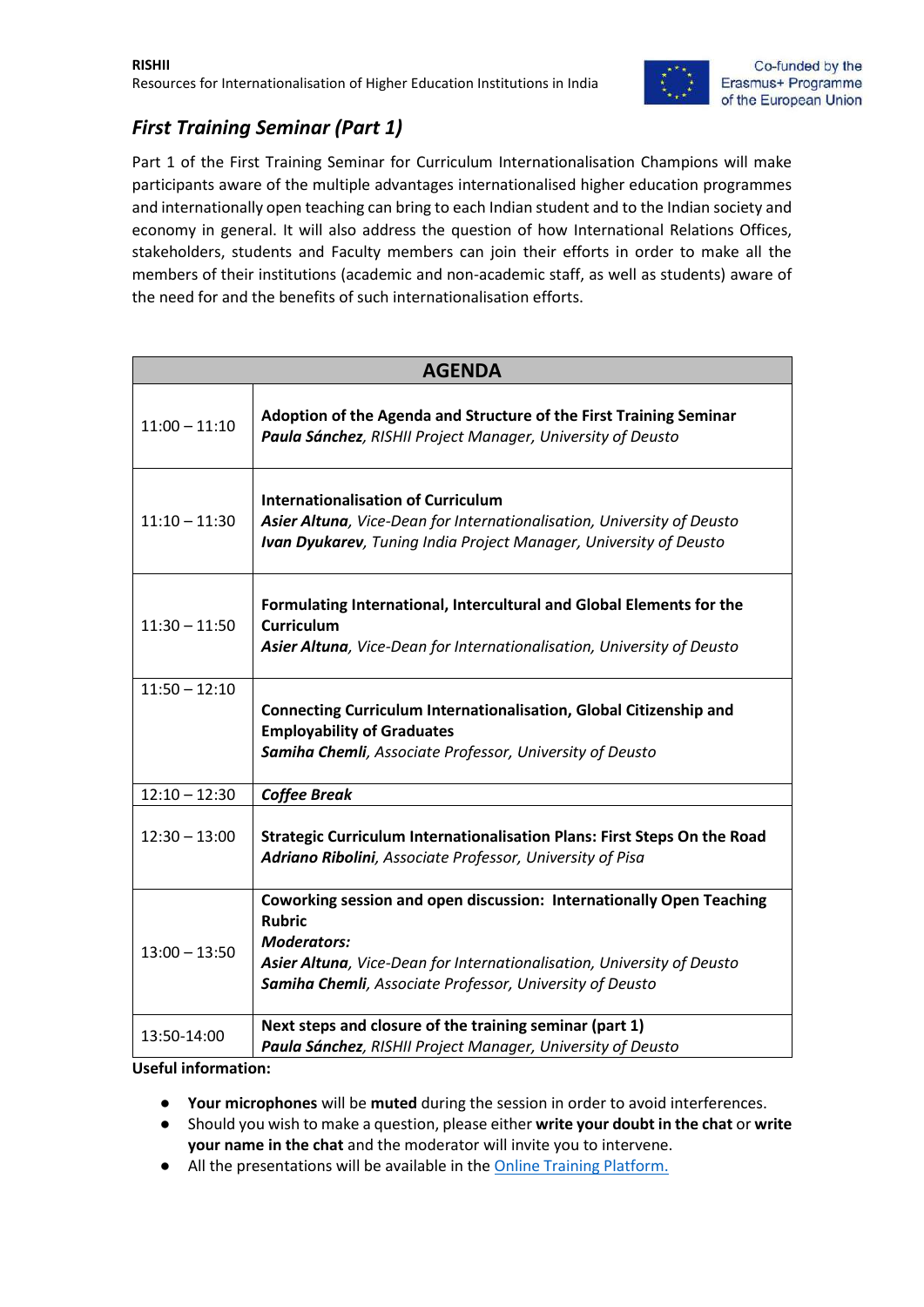

### *First Training Seminar (Part 2)*

The Part 2 of this training seminar is where participants start preparing their own professional development activity on the topic *Strategic Line 1 Internationalisation of Curriculum: Why ant what for?*.

In the [RISHII Online Training Platform,](http://open.rishii-project.com/course/view.php?id=42) participants will have to design their own internationalisation workshop and to implement it at 3 different levels:

- Pilot Programme level, aimed at your department colleagues.
- Institutional level, aimed at other departments within your institution.
- Regional level, aimed at other institutions from your region.

For this task, EU partners support can be requested, as well as peer revision of the proposed workshops. Tentative deadline for this task is **14 June**.

Detailed information on how to complete the tasks of the Strategic Line 1 Training Seminar will be available in the online training platform and in the following document:

[RISHII\\_IoC course\\_SL1 guidelines](https://drive.google.com/file/d/1ggNYHvJLvd3gGQ9SOWGof-R637rNOGDv/view?usp=sharing)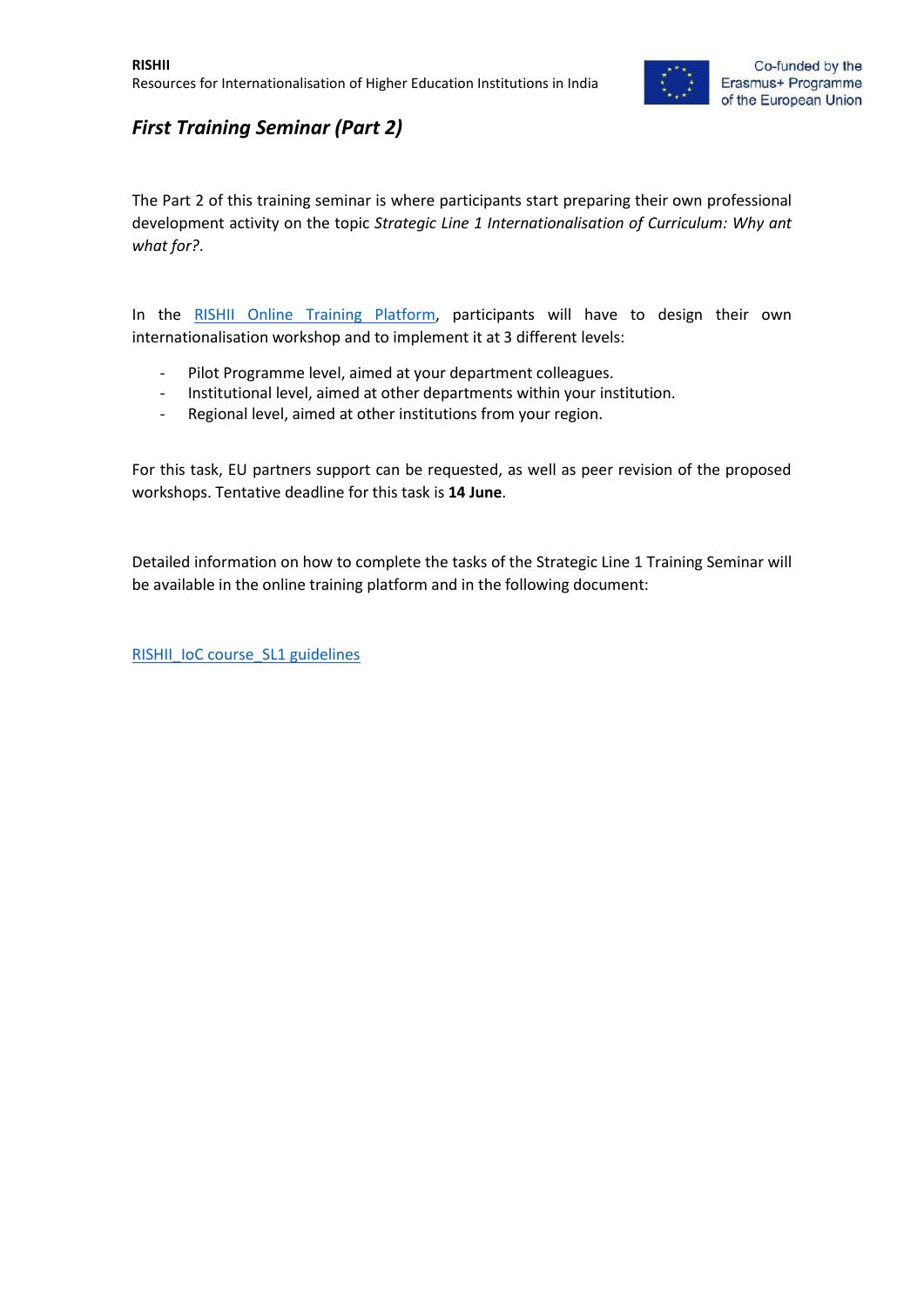

## <span id="page-10-0"></span>Annex II - List of participants in the First training seminar

| Nº             | <b>NAME</b>                | <b>INSTITUTION</b>               |
|----------------|----------------------------|----------------------------------|
| 1              | Asier Altuna               | University of Deusto             |
| $\overline{2}$ | Samiha Chemli              | University of Deusto             |
| 3              | Ivan Dyukarev              | University of Deusto             |
| 4              | Sara Goitia                | University of Deusto             |
| 5              | Paula Sánchez              | University of Deusto             |
| 6              | Alfredo Soeiro             | University of Porto              |
| $\overline{7}$ | Francesco Marcelloni       | University of Pisa               |
| 8              | Annamaria Pulina           | University of Pisa               |
| 9              | Adriano Ribolini           | University of Pisa               |
| 10             | Sven Riddell               | Dresden University of Technology |
| 11             | Prof. Brajesh C. Choudhary | University of Delhi              |
| 12             | Dr. Mallika Verma          | University of Delhi              |
| 13             | Dr. Jacob Cherian          | University of Delhi              |
| 14             | Dr. Sangeeta Gadre         | University of Delhi              |
| 15             | Dr. Sukanta Dutta          | University of Delhi              |
| 16             | Dr. Chetana Jain           | University of Delhi              |
| 17             | Prof. Pamela Singla        | University of Delhi              |
| 18             | Prof. Sanjai Bhatt         | University of Delhi              |
| 19             | Dr. Sunanda Bharti         | University of Delhi              |
| 20             | Prof Yamini Gupt           | University of Delhi              |
| 21             | Dr. Vijay Khare            | Savitribai Phule Pune University |
| 22             | Dr. Ravi Thorat            | Savitribai Phule Pune University |
| 23             | Dr. Deepali Khaire         | Savitribai Phule Pune University |
| 24             | Dr. P.J. Khache            | Savitribai Phule Pune University |
| 25             | Mr. Vijay Mohad            | Savitribai Phule Pune University |
| 26             | Mr. Dnaynewshar Gaikwad    | Savitribai Phule Pune University |
| 27             | Prof. Sudarshan P.K.       | Goa University                   |
| 28             | Prof. Rahul Tripathi       | Goa University                   |
| 29             | Prof. Koshy Tharakan       | Goa University                   |
| 30             | Prof. Sharad K Soni        | Jawaharlal Nehru University      |
| 31             | Prof. Arun S. Kharat       | Jawaharlal Nehru University      |
| 32             | Prof. Modho Govind         | Jawaharlal Nehru University      |
| 33             | Dr. Saurabh Kumar Sharma   | Jawaharlal Nehru University      |
| 34             | Prof. Ravikesh             | Jawaharlal Nehru University      |
| 35             | Nirupa                     | Jawaharlal Nehru University      |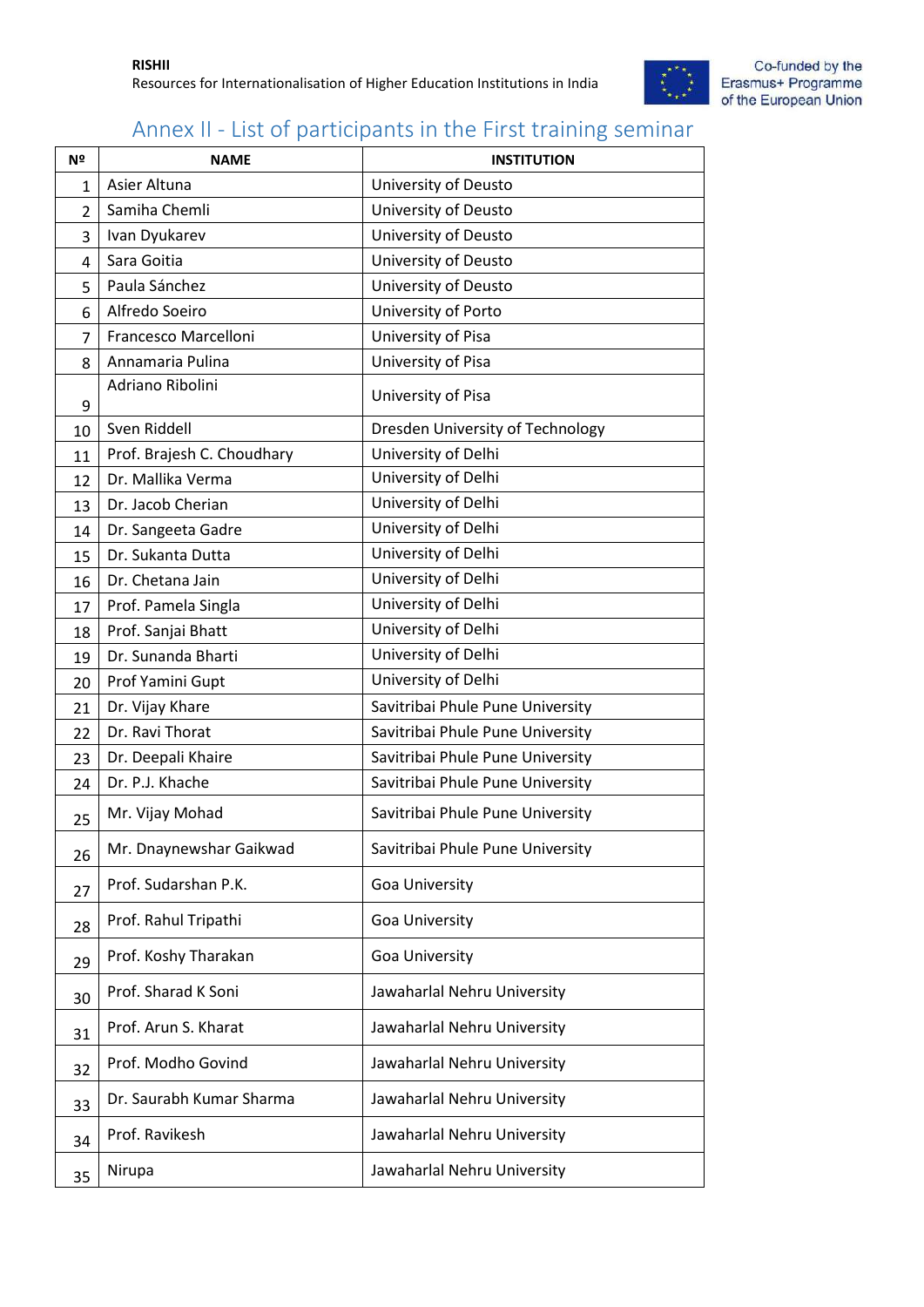

| 36 | Mr. Susanta Bose            | <b>GD Goenka University</b>                      |
|----|-----------------------------|--------------------------------------------------|
| 37 | Dr. Anjali Midha Sharan     | <b>GD Goenka University</b>                      |
| 38 | Dr. Aabha Sharma            | <b>GD Goenka University</b>                      |
| 39 | Dr. Rohit Dutt              | <b>GD Goenka University</b>                      |
| 40 | Diwakar Shukla              | Jagran Lakecity University                       |
| 41 | Dr. Priyanka Nema           | Jagran Lakecity University                       |
| 42 | <b>Bharat Prajapati</b>     | Jagran Lakecity University                       |
| 43 | Dr. Rudra Prasad Saha       | <b>Adamas University</b>                         |
| 44 | Dr. Moumita Dey             | <b>Adamas University</b>                         |
| 45 | Dr. Kasturi Mukherjee       | <b>Adamas University</b>                         |
| 46 | Dr. Arindam Mitra           | <b>Adamas University</b>                         |
| 47 | Dr. Kuntal Pal              | <b>Adamas University</b>                         |
| 48 | Dr. Arpan Manna             | <b>Adamas University</b>                         |
| 49 | Dr. Indrani Ghosh           | <b>Adamas University</b>                         |
| 50 | Ms. Parama Kundu            | <b>Adamas University</b>                         |
| 51 | Dr. Parimal C Biswas        | <b>Adamas University</b>                         |
| 52 | Raghu Radhakrishnan         | Manipal Academy of Higher Education              |
| 53 | Karunakar Kotegar           | Manipal Academy of Higher Education              |
| 54 | Pranjali Kirloskar          | Manipal Academy of Higher Education              |
| 55 | Jyothi Jithesh Kumar        | Manipal Academy of Higher Education              |
| 56 | Shyamala Hande              | Manipal Academy of Higher Education              |
| 57 | Harshitha Avinash Kumar     | Manipal Academy of Higher Education<br>(STUDENT) |
| 58 | Dr. Mritunjay Prasad        | Vinobha Bhave University                         |
| 59 | Prof. Raakhi Gupta          | The IIS University                               |
| 60 | Prof. Ila Joshi             | The IIS University                               |
| 61 | Prof. Vijay Singh Rathore   | The IIS University                               |
| 62 | Dr. Payal Mehtani           | The IIS University                               |
| 63 | Dr. Chhavi Jain             | The IIS University                               |
| 64 | Dr. Arti Sharma             | The IIS University                               |
| 65 | Dr. Neha Batra              | The IIS University                               |
| 66 | Dr. Himangini Rathore Hooja | The IIS University                               |
| 67 | Dr. Anju Singh              | The IIS University                               |
| 68 | Dr.Ramachandra V Pujeri     | MIT Art Design Technology University             |
| 69 | Dr.Rajni Sachdeo            | MIT Art Design Technology University             |
| 70 | Dr.Rekha Sugandhi           | MIT Art Design Technology University             |
| 71 | Dr.Sambhaji Sarode          | MIT Art Design Technology University             |
| 72 | Dr.Jyoti Malhotra           | MIT Art Design Technology University             |
| 73 | Prof.Suresh Kapare          | MIT Art Design Technology University             |
| 74 | Santhosh Rebello            | <b>St Aloysius College</b>                       |
| 75 | Deena Dsouza                | <b>St Aloysius College</b>                       |